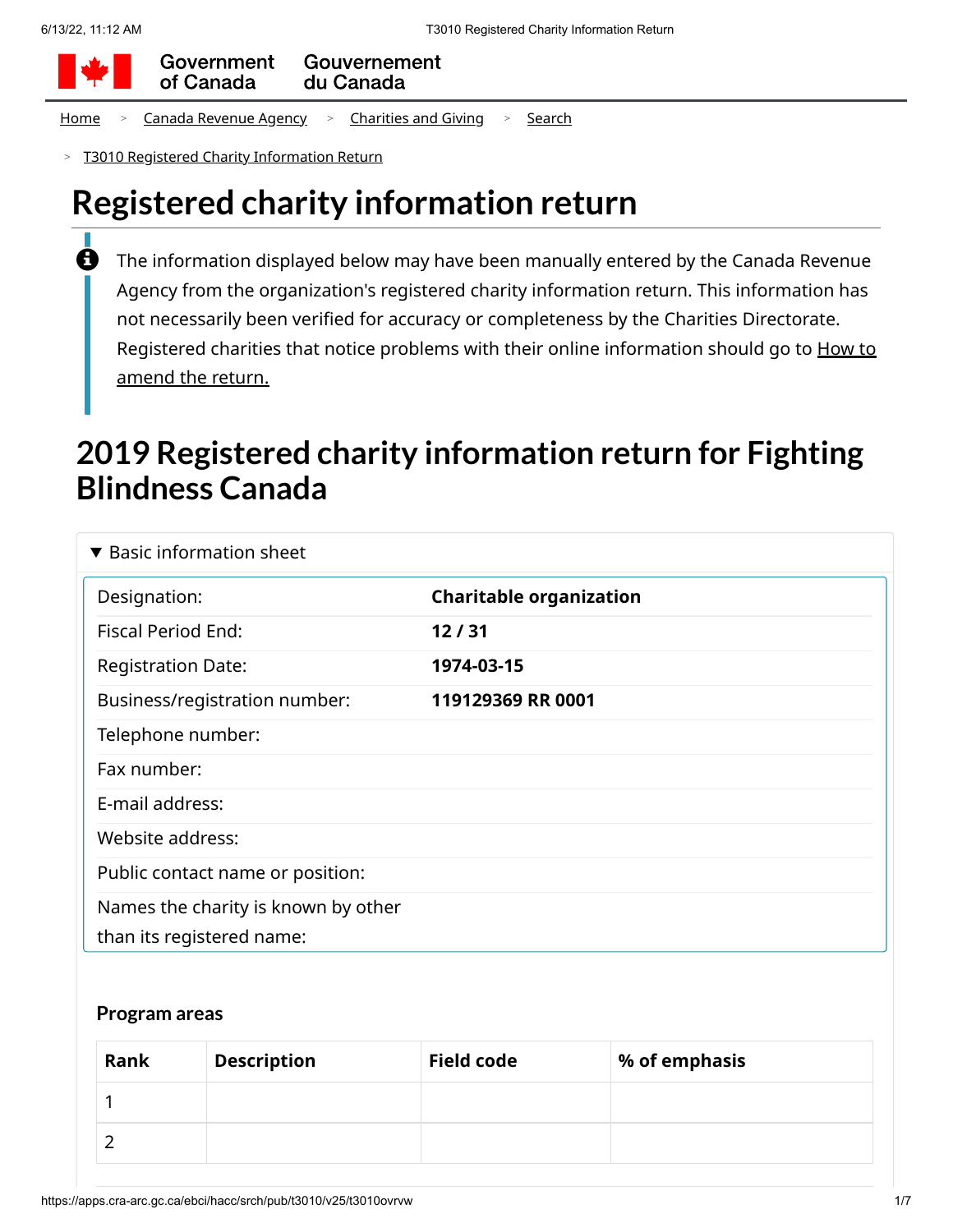| Rank | <b>Description</b> | <b>Field code</b> | % of emphasis |
|------|--------------------|-------------------|---------------|
|      |                    |                   |               |

## $\blacktriangledown$  Section A - Identification

## **Position, operations, designation**

Web address (if applicable)

#### **fightingblindness.ca**

### **Question A1**

1510 Was the charity in a subordinate position to a head body? **No**

### **Question A2**

1570 Has the charity wound-up, dissolved, or terminated operations? **No**

## **Question A3**

1600 Is the charity designated as a public foundation or private foundation? **No**

#### ▼ Section B - Directors/Trustees and Like Officials

All charities must complete Form T1235, [Directors/Trustees](https://apps.cra-arc.gc.ca/ebci/hacc/srch/pub/t3010/v25/t3010DrctrsTrstsLkOffcls_dsplyovrvw) and Like Officials Worksheet. Only the public information section of the worksheet is available to the public. Charities subject to the Ontario *Corporations Act* must also complete Form RC232, *Director/Officer Worksheet and Ontario Corporations Information Act Annual Return*.

 $\blacktriangledown$  Section C - Programs and general information

## **Ongoing/new programs and general information**

## **Question C1**

1800 Was the charity active during the fiscal period?

**Yes**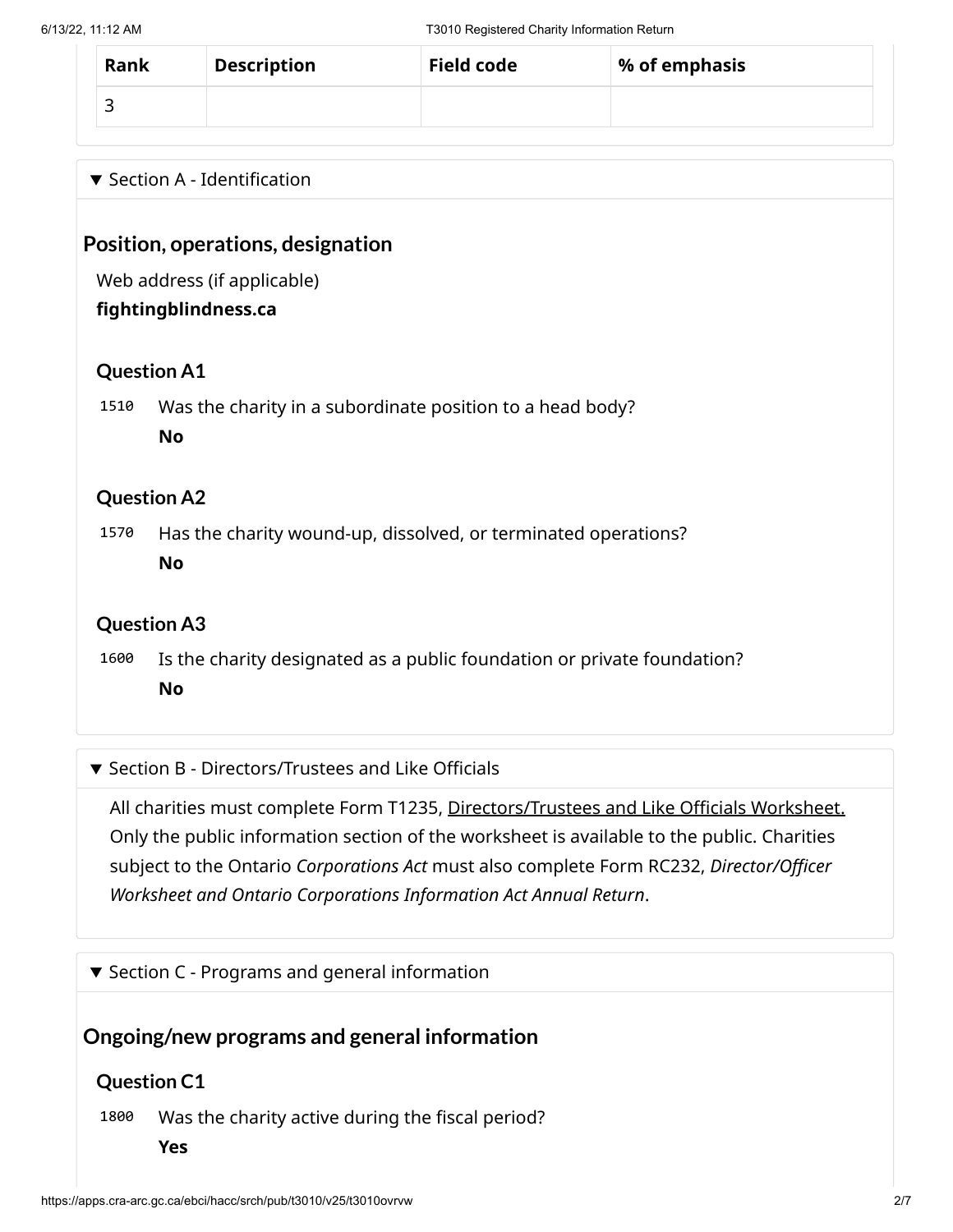#### **Question C2**

Describe all **ongoing** and **new** charitable programs the charity carried on this fiscal period to further its purpose(s) (as defined in its governing documents). "Programs" includes all of the charitable activities that the charity carries out on its own through employees or volunteers as well as through qualified donees and intermediaries. The charity may also use this space to describe the contributions of its volunteers in carrying out its activities, for example, number of volunteers and/or hours. **Do not** include the names of employees or volunteers. Grant-making charities should describe the types of organizations they support. **Do not** describe fundraising activities in this space.

Ongoing programs

**The Foundation Fighting Blindness leads the fight against blindness by advancing retinal disease research, education and public awareness. To advance retinal disease research we fund qualified donees, researchers and clinicians to investigate treatments and cures for retinal diseases. We educate the public and those affected by vision loss on retinal diseases, their impacts on individuals, and the latest research in to treatments and cures. We do this online, through publications, and at in-person events. We also raise public awareness about retinal disease and related research.**

New programs

#### **Question C3**

2000 Did the charity make gifts or transfer funds to qualified donees or other organizations? **Yes**

You **must** complete Form T1236, Qualified donees worksheet/Amounts provided to other organizations. Form T1236 is now available to you on the Overview page.

#### **Question C4**

2100 Did the charity carry on, fund, or provide any resources through employees, volunteers, agents, joint ventures, contractors, or any other individuals, intermediaries, entities, or means (other than qualified donees) for any activity/program/project outside Canada? **Yes**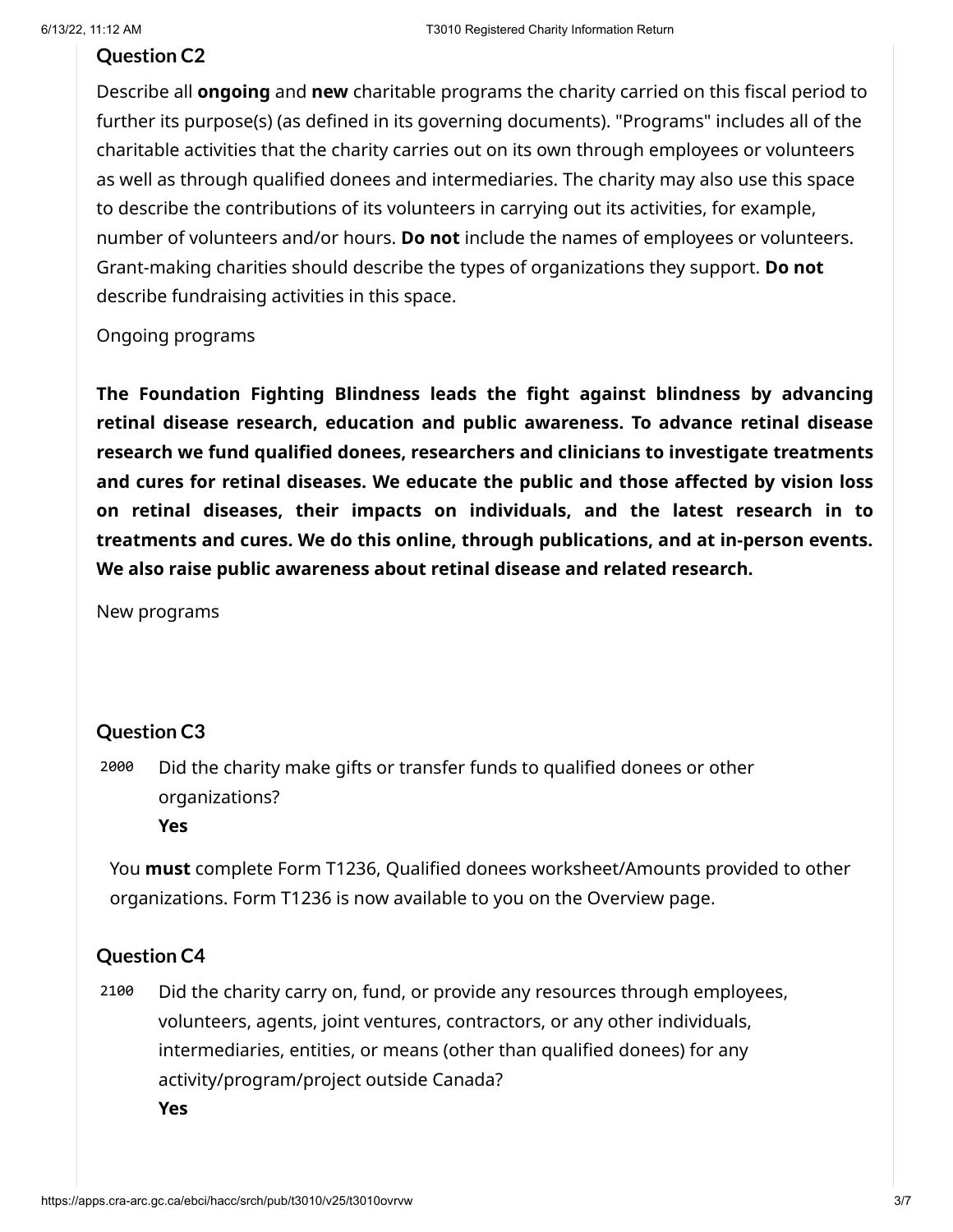You **must** complete Schedule 2, Activities outside Canada. Schedule 2 is now available to you on the Overview page.

## **Question C5 Public policy dialogue and development activities**



**f** This question has been removed.

# **Question C6**

If the charity carried on fundraising activities or engaged third parties to carry on fundraising activities on its behalf, select all fundraising methods that it used during the fiscal period.

## **Types of fundraising methods**

#### *(Select all that apply)*

- 2500 Advertisements/print/radio/TV commercials
- 2510 Auctions
- 2530 Collection plate/boxes
- 2540 Door-to-door solicitation
- 2550 Draws/lotteries
- 2560 Fundraising dinners/galas/concerts
- 2570 Sales
- 2575 Internet
- 2580 Mail campaigns
- 2590 Planned-giving programs
- 2600 Targeted corporate donations/sponsorships
- 2610 Targeted contacts
- 2620 Telephone/TV solicitations
- 2630 Tournament/sporting events
- 2640 Cause-related marketing
- 2650 <del>O</del> Other

## **Question C7**

2700 Did the charity pay external fundraisers?

**Yes**

You **must** complete the following lines, and complete Schedule 4, Confidential data, Table

1. Schedule 4 is now available to you on the Overview page.

5450 (a) Enter the gross revenue collected by the fundraisers on behalf of the charity. **CAN\$ 62,381.00**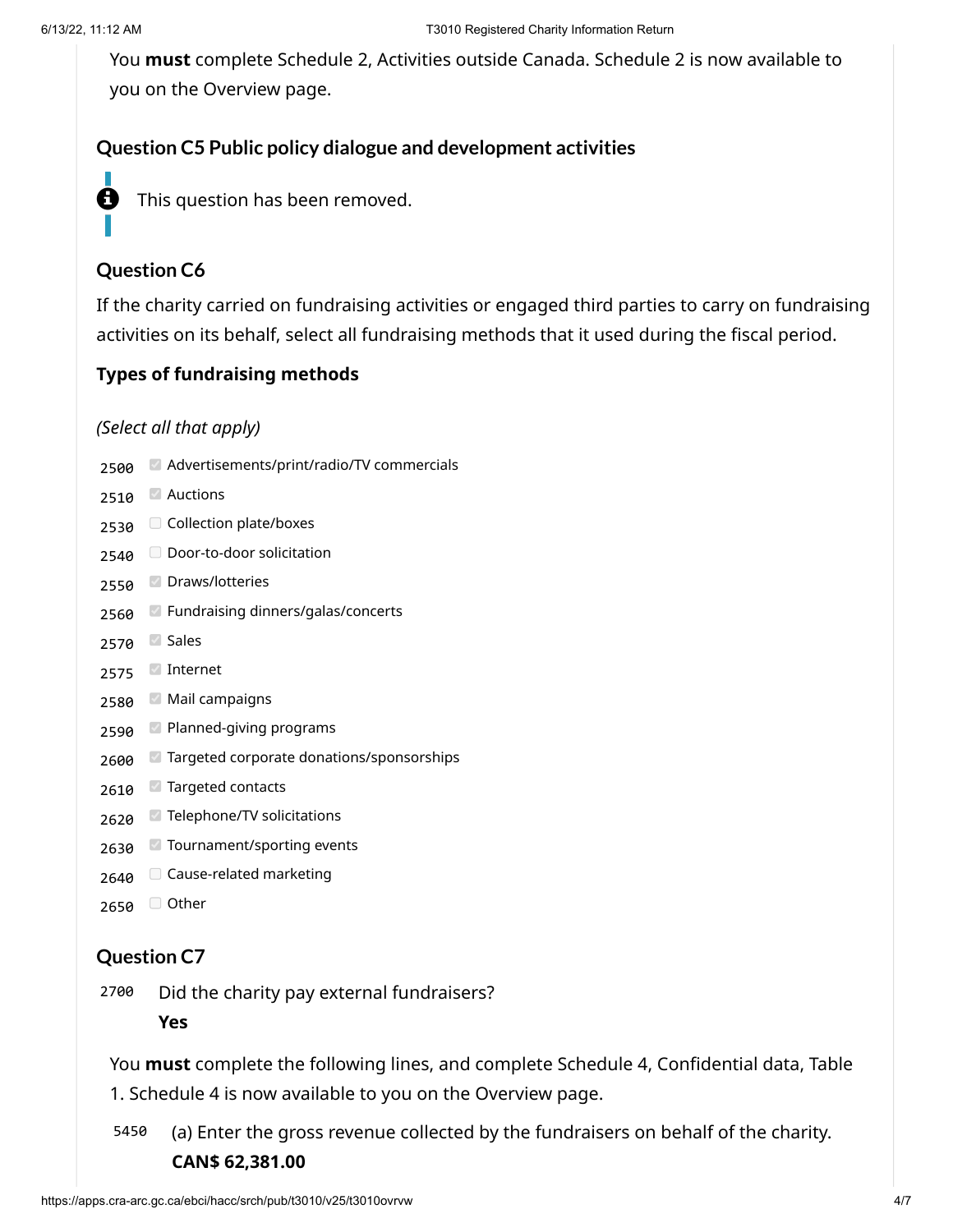5460 (b) Enter the amounts paid to and/or retained by the fundraisers. **CAN\$ 35,604.00**

#### **(c) Method of payment to the fundraiser.**

#### *(Select all that apply)*

2730 Commissions

- 2740 Bonuses
- 2750 Finder's fee
- 2760 Set fee for services
- 2770 Honoraria
- 2780 <del>□</del> Other
- 2800 (d) Did the fundraiser issue tax receipts on behalf of the charity? **No**

#### **Question C8**

3200 Did the charity compensate any of its directors/trustees or like officials or persons not at arm's length from the charity for services provided during the fiscal period (other than reimbursement for expenses)?

**No**

#### **Question C9**

3400 Did the charity incur any expenses for compensation of employees during the fiscal period?

**Yes**

You **must** complete Schedule 3, Compensation. Schedule 3 is now available to you on the Overview page.

#### **Question C10**

- 3900 Did the charity receive any donations or gifts of any kind valued at \$10,000 or more from any donor that was NOT resident in Canada and was NOT any of the following:
	- $\circ$  a Canadian citizen, nor
	- $\circ$  employed in Canada, nor
	- $\circ$  carrying on a business in Canada, nor
	- $\circ$  a person having disposed of taxable Canadian property?

**Yes**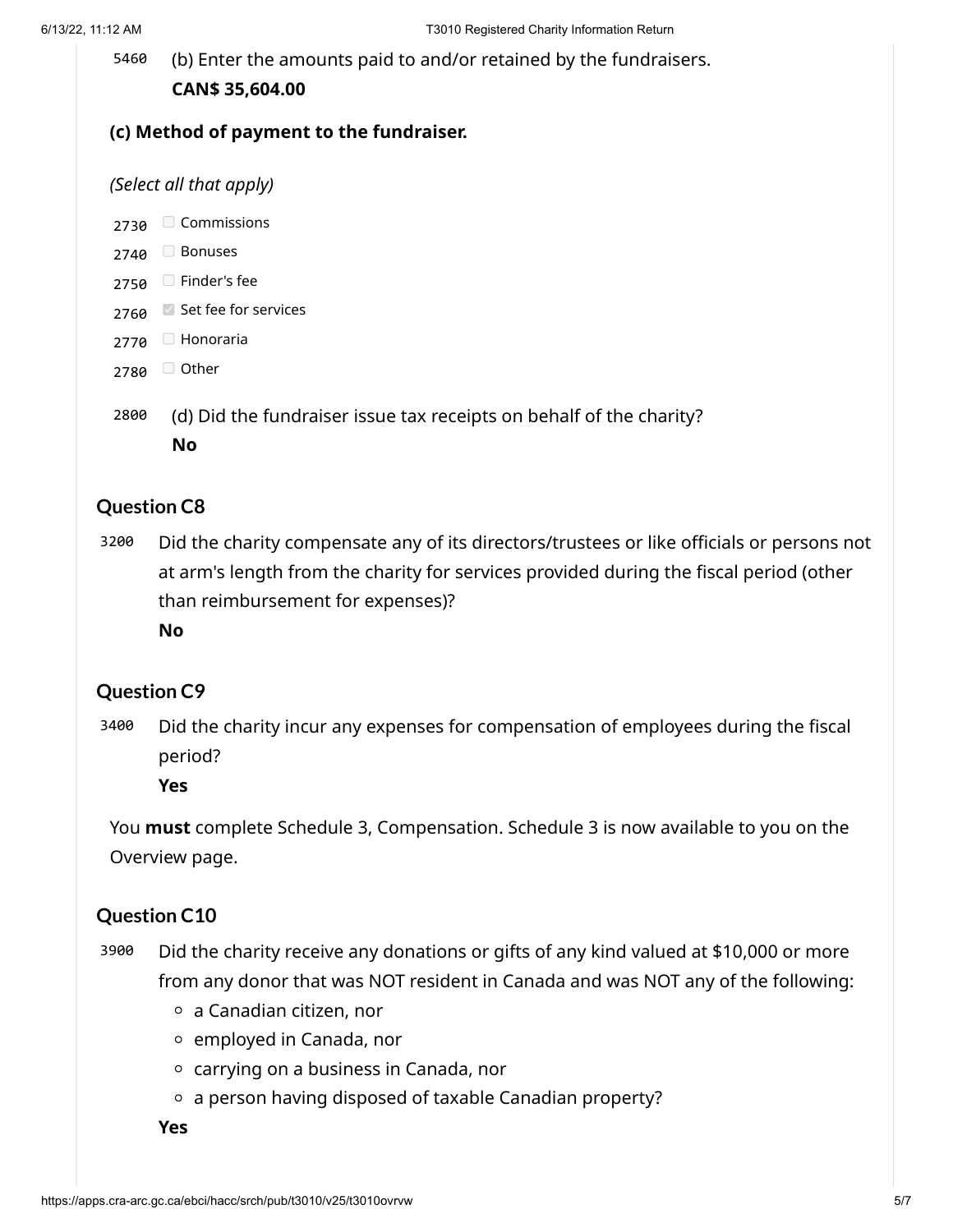You **must** complete Schedule 4, Confidential data, Table 2, for each donation of \$10,000 or more. Schedule 4 is now available to you on the Overview page.

## **Question C11**

4000 Did the charity receive any non-cash gifts for which it issued tax receipts?

**Yes**

You **must** complete Schedule 5, Non-cash gifts. Schedule 5 is now available to you on the Overview page.

## **Question C12**

5800 Did the charity acquire a non-qualifying security? **No**

## **Question C13**

5810 Did the charity allow any of its donors to use any of its property? (except for permissible uses) **No**

## **Question C14**

5820 Did the charity issue any of its tax receipts for donations on behalf of another organization?

**No**

## **Question C15**

H

I.

5830 Did the charity have direct partnership holdings at any time during the fiscal period? **No**

▼ Section D - Financial information

# **Determine which financial section to complete**

If **any** of the following applies to the charity, complete Schedule 6 instead of Section D:

Based on the criteria below, select one of the following:

a) The charity's revenue exceeded \$100,000.